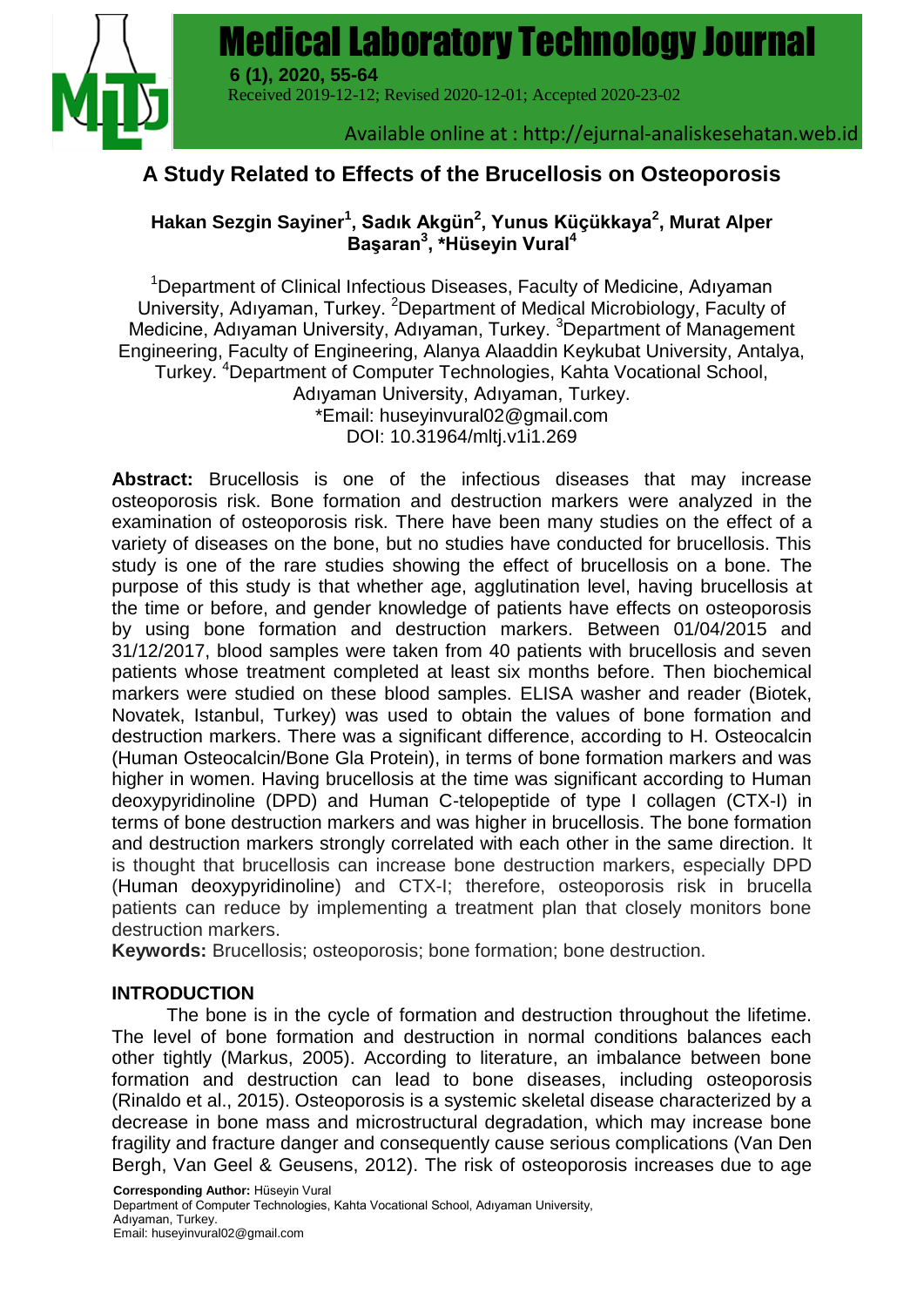or some diseases or drug usage (Office of the Surgeon General, 2004). Brucellosis is an infectious disease (Alizadeh et al., 2018) and seen in our region, namely in the Mediterranean region (Bilgehan, 2000; Gotuzzo & Cellillo, 1992). It mostly affects the musculoskeletal system*.* As far as we know, a few studies have done about the relationship between Brucella and osteoporosis. In one study, it was reported that Brucella could sometimes cause destructive septic arthritis in the joint, and osteoporotic appearance can be seen in the radiological image of this destructive arthritis in the advanced period (Günal et al., 2011). To estimate the relative risks of hip fracture in postmenopausal women, CTX-I has used, and it shows promise in predicting like these problems of osteoporosis (Swaminathan, 2001). DPD is particular for bone, in that it is found in relatively significant amounts only in bone and has been shown to correlate well with bone turnover (Robins, 1995). Col-I is the main constituent of the bone matrix. It is a significant marker of bone destruction (Eriksen et al., 1993).

We evaluated that brucellosis may affect the bone formation or bone resorption due to its relationship with the musculoskeletal system, so we analyzed whether brucellosis is risky in terms of osteoporosis. To evaluate the risk, we measured the effects of brucellosis on bone formation and destruction markers through our patients.

#### **MATERIALS AND METHODS**

Patients in this study were examined in the infection clinic with the suspicion of brucellosis between 01/04/2015 and 31/12/2017. The ethics committee report of this study approved by the presidency of Biomedical Research Ethics Committee, Medical Faculty, Adıyaman University, with approval code 2015/02-1 on 25/03/2015. Patients with clinical symptoms and with brucella coombs agglutination and wright agglutination test 1/160 and above, diagnosed with Brucella, were included in the study. The number of these patients was 40. The other seven patients included in the study came to the clinic for checking. They had completed the Brucella treatment at least six months ago and had no clinical findings since then. The effects of gender, agglutination level, and age knowledge of 47 patients in terms of bone formation markers, destruction markers, and bone formation/bone destruction values to measure the risk of osteoporosis. Biochemical markers were studied in these 47 blood samples taken from patients during diagnosis or follow-up.

Those biochemically used from these tests are H. Osteocalcin (Human Osteocalcin/Bone Gla Protein), Human Procollagen I N-terminal peptide (PINP), Human bone alkaline phosphate (BALP), Human C-telopeptide of type I collagen (CTX-I), Human deoxypyridinoline (DPD) and Human collagen type I (Col-I). The first three markers are about the bone formation, and the last three markers are about bone destruction. Biochemical markers were obtained by the following methods. **Patient Serums** 

Twenty-one males and Twenty-six females, with a total of Forty-seven patients, were included in this study. Blood from these patients centrifuged for 10 minutes at 5000 rotations per minute (rpm), and the separated serums stored at - 20°C. Patient serums were warmed at room temperature before the study and were centrifuged again at 2000-3000 rpm for 10 to 20 minutes. The centrifugation repeated when sediments were formed during storage after the supernatants were carefully collected. Samples were stored at -80°C for approximately three months to prevent biological activity and contamination loss. Hemolytic samples not included in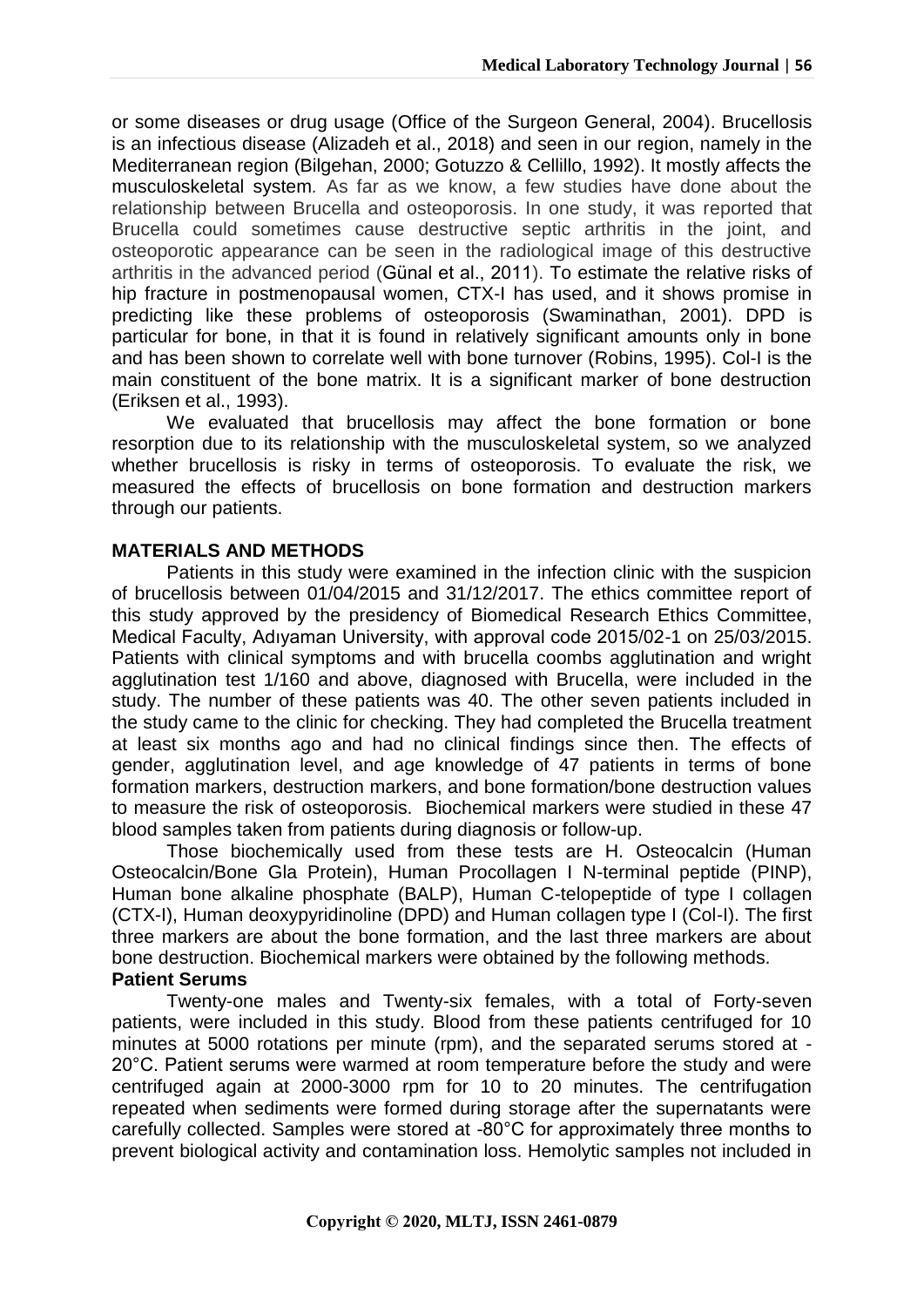the study since hemolysis in the samples would affect the test result. Samples brought to room temperature before testing.

#### **Kits**

The kits used in this study were H. Osteocalcin, PINP, CTX-I, DPD, BALP, and Col-I (ELISA Kit, Shanghai YL Biotech Co, Ltd. YL biont, Jiading District, Shanghai). Each kit contained similar materials as content (Coated ELISA plate, Standard dilution, Chromogen solution A, and B and Streptavidin-HRP). TMB Substrate Wash Buffer and Stop Solution were stored at 4°C and others at -20°C before opening. Kits were brought to room temperature and started to use. Some necessary materials prepared for the use of kits: Incubator that can provide stable incubation conditions up to  $37^{\circ}$ C ± 0.5°C, microplate reader with 450 ± 10nm filter, precision pipettes and disposable pipette tips, distilled water, absorbent paper, and gloves. Dilution of the standard solutions was started by adding 120μl of standard diluent to the original standard of 120μl in dilution ratio of 1280nmol / L and by obtaining standard 5. Then, for serial dilutions; Standard 4 (320nmol / L) obtained by adding 120μl standard diluent to 120μl Standard 5, Standard 3 (160nmol / L) obtained by adding 120μl standard diluent to 120μl Standard 4, Standard 2 (80nmol / L) obtained by adding 120μl standard diluent to 120μl Standard 3, and Standard 1 (40nmol / L) was obtained by adding 120μl standard diluent to 120μl Standard 2. Quantitative measurement of in vitro H. Osteocalcin, PINP, Col-I, CTX-I, DPD, BALP, and Col-I levels in serum, plasma, homogenized tissue, or other body fluids provided by sandwich enzyme immunoassay method.

### **Working Principles**

The number of samples determined the number of strips needed to tested according to the standards. Three or more wells arranged, each containing a standard solution, empty well, and patient serum to tested. According to this, Chromogen solutions A and B and stop solution added to the empty well. 50μl standard and streptavidin-HRP 50μl added to standard solution well. In the patient sample, well to be tested, 40μl of patient serum, and then 10μl of antibodies in the corresponding kit and 50μl of streptavidin-HRP were added. Then closed with plate membrane. The plates were then incubated at 37°C for 60 minutes with gentle shaking.

#### **ELISA Washer and Reader**

After incubation, washing concentration (30X) diluted with distilled water for later use. Carefully remove the plate membrane, empty the liquid, and rinse the remaining liquid. Each well filled with a washing solution. After waiting 30 seconds, the liquid was drained and then repeated five times by using an ELISA plate washer (Biotek, Novatek, İstanbul, Turkey). Then 50μl of chromogen A and 50μl of chromogen B solution were added to each well and shaken gently. Incubated for 10 minutes at 37℃, away from light for color development. After that, a 50 µl stop solution placed in all wells, and ELISA plate reader (Biotek, Novatek, İstanbul, Turkey) used for measuring at 450 nm wavelength within 10 minutes. Then, the wells drained entirely, and the absorbance (OD) of each well that had to perform within 10 minutes after the stop solution added measured under a wavelength of 450nm.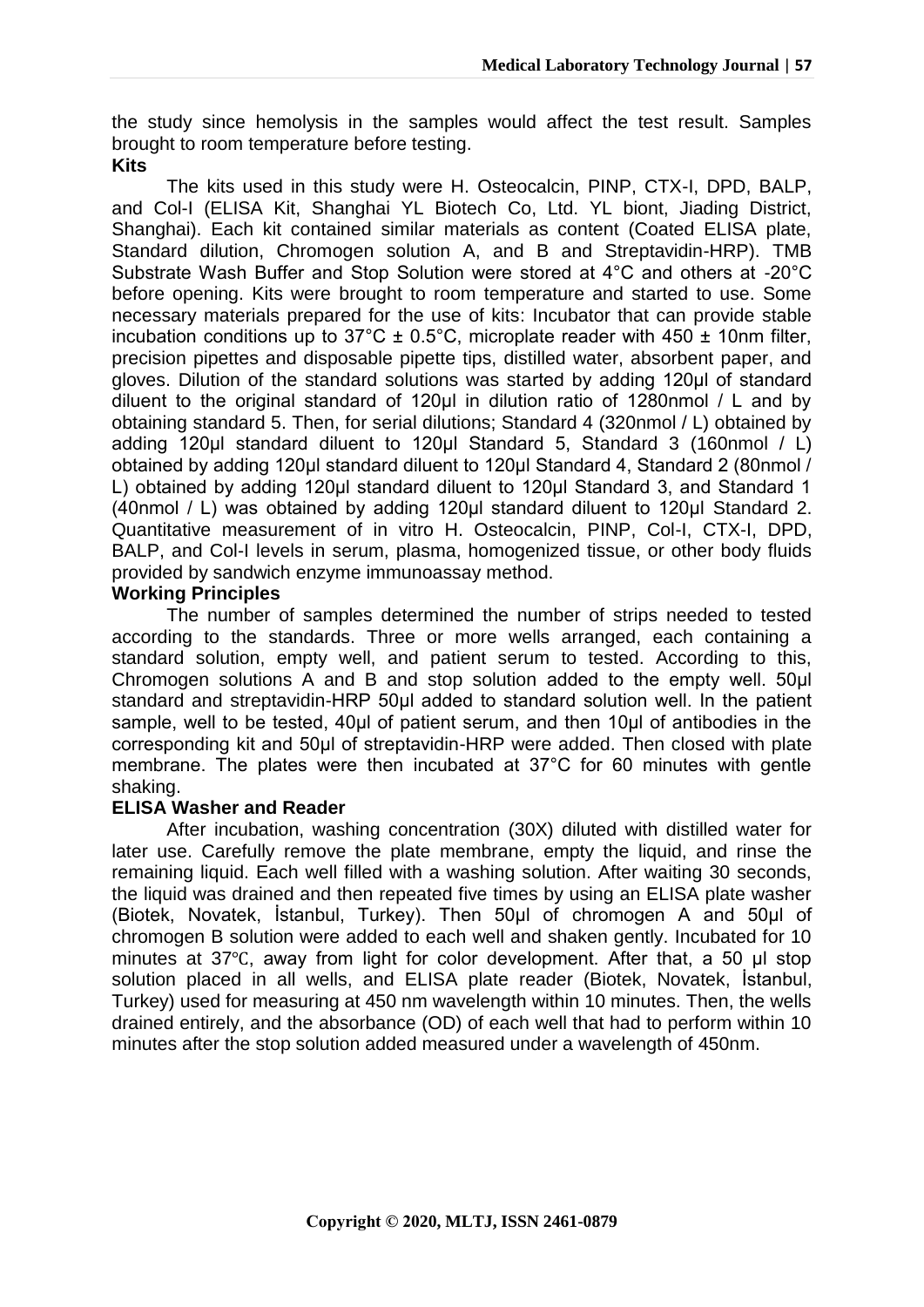#### **Computation of Results**

The concentration of the patient sample corresponding to the OD values calculated after calculating the linear regression equation of the standard curve according to the concentrations of the standards and the respective OD values.

#### **Statistical Analysis**

All data evaluated by Independent Sample t-Test and correlation analysis. The alpha value lower than <0.05 was considered significant for Independent Sample t-Test, and this shows that it is in the 95 percent confidence interval. In addition to available variables related to bone formation and destruction markers, we defined new variables using the idea of bone formation/bone destruction, which is by dividing two bone formation markers into three bone destruction markers. By doing so, we obtained **(**H. Osteocalcin)/(DPD), (H. Osteocalcin)/(CTX-I), (H. Osteocalcin)/(Col-I), (BALP)/(DPD), (BALP)/(CTX-I) and (BALP)/(Col-I) values.

# **RESULTS AND DISCUSSION**

#### **Gender**

The proportion of genders in this study is quite close to each other. An independent sample t-test was applied to denote, in which bone markers differ concerning gender attributes and the results shown in Table 1. According to results, H. Osteocalcin differed between males and females at the level of significance (0.034 < 0.05) and was higher in women. On the other hand, there could be another bone marker candidate called BALP if the sample size could increase since its significance value (0.076) is very close to 0.05.

|                                     | Levene's Test for Equality of Variances |       |                       |       |        |                     |
|-------------------------------------|-----------------------------------------|-------|-----------------------|-------|--------|---------------------|
|                                     |                                         | F     | Sig                   |       | df     | Sig. (2)<br>tailed) |
| Human                               | Equal variances<br>assumed              | ,397  | ,53<br>$\overline{2}$ | ,727  | 45     | ,471                |
| Procollagen IN-<br>terminal peptide | Equal variances<br>not assumed          |       |                       | ,727  | 42,975 | ,471                |
| Human bone                          | Equal variances<br>assumed              | 1,064 | ,308                  | 1,816 | 45     | ,076                |
| alkaline<br>phosphate               | Equal variances<br>not assumed          |       |                       | 1,851 | 44,925 | ,071                |
| Н.                                  | Equal variances<br>assumed              | 7,878 | ,007                  | 2,095 | 45     | ,042                |
| Osteocalcin                         | Equal variances<br>not assumed          |       |                       | 2.195 | 42,777 | ,034                |

Table 1. The Results of Gender in Terms of Bone Formation Markers.

An independent sample t-test also performed to denote which bone destruction markers differ concerning gender and the results shown in Table 2. According to the results, none of the bone destruction markers is statistically significant concerning gender attributes. On the other hand, if the sample size increased, there would be a potential candidate, which is CTX-I, since its significance value (0.073) is very close to 0.05. Besides, there was no statistical significance between bone formation/bone destruction values and gender.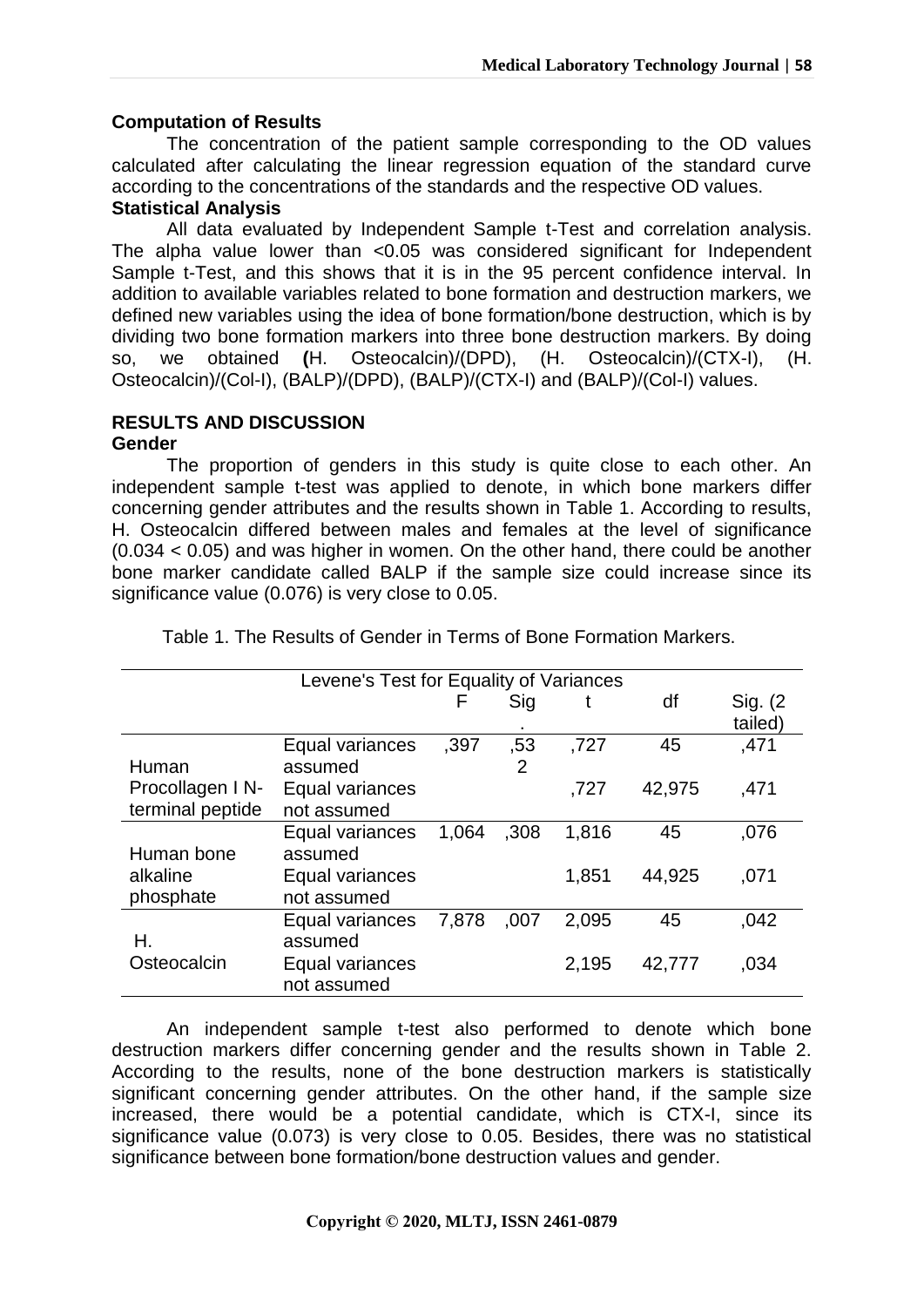|                            | Levene's Test for Equality of Variances |       |      |       |            |                     |  |
|----------------------------|-----------------------------------------|-------|------|-------|------------|---------------------|--|
|                            |                                         | ⊢     | Sig. |       | df         | Sig. (2-<br>tailed) |  |
| Human<br>Deoxypyridino     | Equal variances<br>assumed              | 1,122 | ,295 | 1,631 | 45         | ,110                |  |
| line                       | Equal variances<br>not assumed          |       |      | 1,667 | 44,99      | ,102                |  |
| Human C-<br>telopeptide of | Equal variances<br>assumed              | 3,677 | .062 | 1,834 | 45         | ,073                |  |
| type I<br>collagen         | Equal variances<br>not assumed          |       |      | 1,887 | 44,89      | ,066                |  |
| Human<br>Collagen          | Equal variances<br>assumed              | 1,250 | ,269 | 1,684 | 45         | ,099                |  |
| Type I                     | Equal variances<br>not assumed          |       |      | 1,699 | 44,17<br>2 | ,096                |  |

Table 2. The Results of Gender in Terms of Bone Destruction Markers.

#### **Having Brucellosis at the Time or Before**

The number of patients we evaluated in this study was 47. At the time of the study, the number of patients with brucellosis was 40, while the number of patients who had brucellosis before was 7. An independent two-sample t-test performed to denote which bone markers differ when patients are at a stage of having brucellosis or having it before; the obtained results shown in Table 3.

Table 3. The Results of Having Acute Brucellosis at The Time or Before in Terms of Bone Formation Markers.

|               | Levene's Test for Equality of Variances |       |      |          |        |                |  |  |
|---------------|-----------------------------------------|-------|------|----------|--------|----------------|--|--|
|               |                                         | F     | Sig. |          | df     | Sig (2-tailed) |  |  |
| Human         | Equal variances                         | 2,033 | ,161 | $-1,249$ | 45     | ,218           |  |  |
| Procollagen I | assumed                                 |       |      |          |        |                |  |  |
| N-terminal    | Equal variances                         |       |      | $-1,668$ | 11,530 | .122           |  |  |
| peptide       | not assumed                             |       |      |          |        |                |  |  |
| Human bone    | Equal variances                         | 1,867 | ,179 | $-0.815$ | 45     | ,420           |  |  |
| alkaline      | assumed                                 |       |      |          |        |                |  |  |
| phosphate     | Equal variances                         |       |      | $-1,201$ | 13,837 | ,250           |  |  |
|               | not assumed                             |       |      |          |        |                |  |  |
|               | Equal variances                         | 4,855 | ,033 | $-1,137$ | 45     | ,262           |  |  |
| Н.            | assumed                                 |       |      |          |        |                |  |  |
| Osteocalcin   | Equal variances                         |       |      | $-2,030$ | 23,064 | ,054           |  |  |
|               | not assumed                             |       |      |          |        |                |  |  |

Even though none of them is statistically significant, one of them, H. Osteocalcin, with 0.054 significance level, would be potentially found significant if the sample size increased.

Table 4 denotes which bone destruction markers differ when patients are at a stage of having brucellosis or having it before. We here run an independent twosample t-test. Two of them, DPD and CTX-I, are found statistically significant since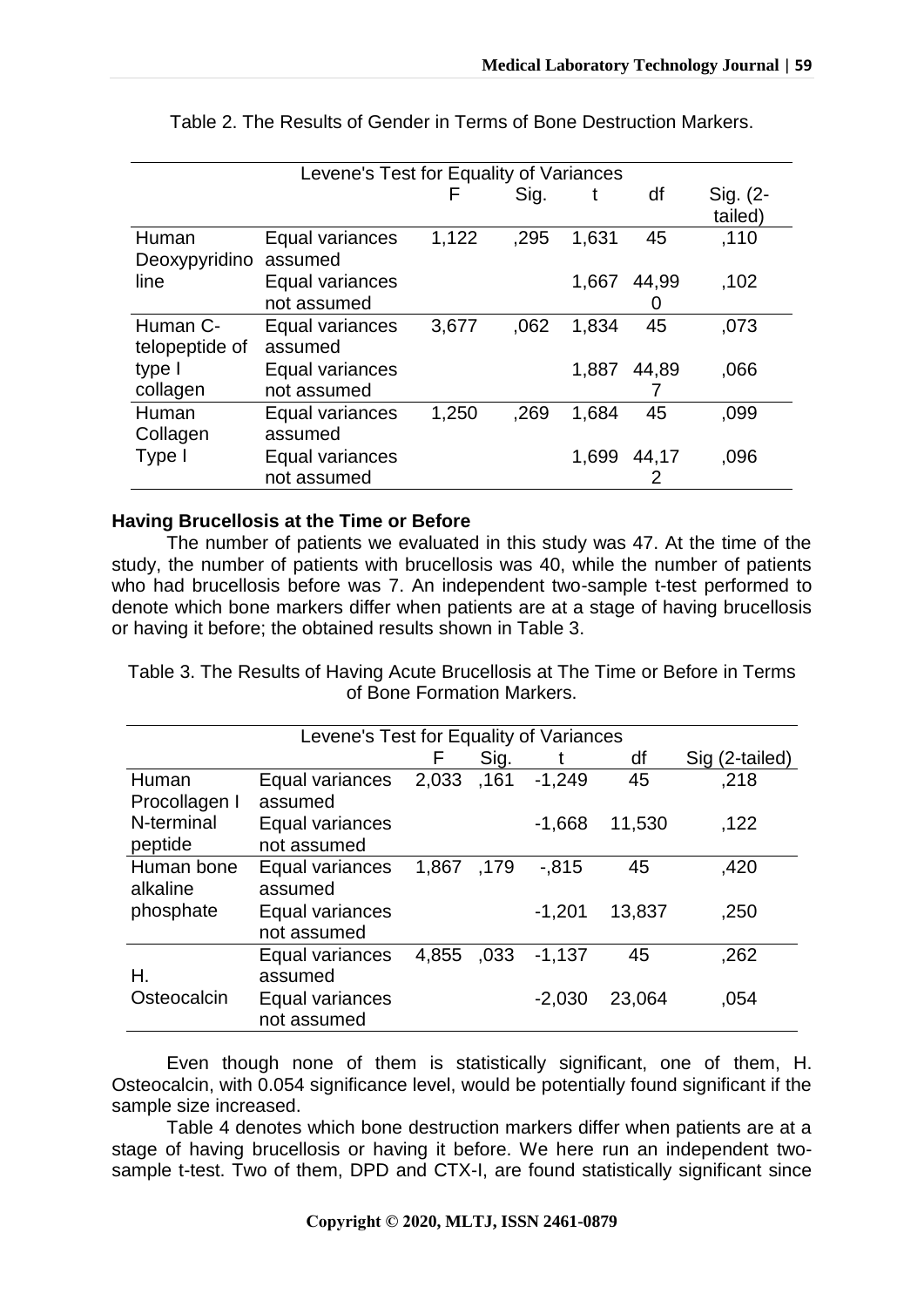their significance levels are (0.024<0.05) and (0.106<0.05), respectively. If the sample size increased, then the third one, Col-I, would also be found statistically significant since its significance level (0.054) is very close to 0.05.

| Table 4. The Results of Having Acute Brucellosis at The Time or Before in Terms |
|---------------------------------------------------------------------------------|
| of Bone Destruction Markers.                                                    |

| Levene's Test for Equality of Variances |                                |       |      |          |                 |                     |  |  |
|-----------------------------------------|--------------------------------|-------|------|----------|-----------------|---------------------|--|--|
|                                         |                                | F     | Sig. | Τ        | df              | Sig. (2-<br>tailed) |  |  |
| Human                                   | Equal variances<br>assumed     | 3,824 | .057 | $-1,394$ | 45              | ,170                |  |  |
| deoxypyridinoline                       | Equal variances<br>not assumed |       |      |          | $-2,434$ 21,471 | ,024                |  |  |
| Human C-<br>telopeptide of              | Equal variances<br>assumed     | 5,137 | 028  | $-1,797$ | 45              | .079                |  |  |
| type I collagen                         | Equal variances<br>not assumed |       |      | $-2,711$ | 14,521          | .016                |  |  |
| Human Collagen                          | Equal variances<br>assumed     | 1,876 | .178 | $-1,674$ | 45              | .101                |  |  |
| Type I                                  | Equal variances<br>not assumed |       |      |          | $-2,178$ 11,063 | ,052                |  |  |

We examined the results between having brucellosis at the time or before with bone formation/bone destruction values. There was no statistical significance between having brucellosis at the time or having it before concerning the bone formation/bone destruction values.

#### **Age and Agglutination Level**

Table 5 shows the correlation between the attributes (bone markers). The first one is PINP and BALP with 0.86, which means that there is a strong linear relationship between those. The second one is PINP and H. Osteocalcin with 0.81, which means that there is a strong linear relation between them. The third one is BALP and H. Osteocalcin, with 0.88, which means that there is a strong linear relation between them. We here run correlation analysis among the attributes presented in Table 5. Also, Age is not a statistically significant variable with bone markers. The same is true for the Agglutination level.

Table 6 shows the correlation among the attributes (bone destruction markers). The first one is DPD and CTX-I with 0.939, which means that there is a solid linear relation between those. The second one is DPD and Col-I with 0.922, which means that there is a solid linear relation between them. The third one is CTX-I and Col-I with 0.904, which means that there is a solid linear relation between them. We here run correlation analysis among the attributes presented in Table 6. Also, Age is not a statistically significant variable with bone destruction markers. The same is true for the Agglutination level.

The correlations among bone formation/bone destruction markers with age and agglutination were analyzed. Age and agglutination levels are not found statistically significant with them. However, there exist both high and low correlations among them. Here we sample the highest and the lowest significant correlations. While the highest correlation between (BALD)/(DPD) and (H. Osteocalcin)/(DPD) is 0.99, the lowest correlation between (H. Osteocalcin)/(CTX-I) and (BALP)/(COL-I) is 0.36.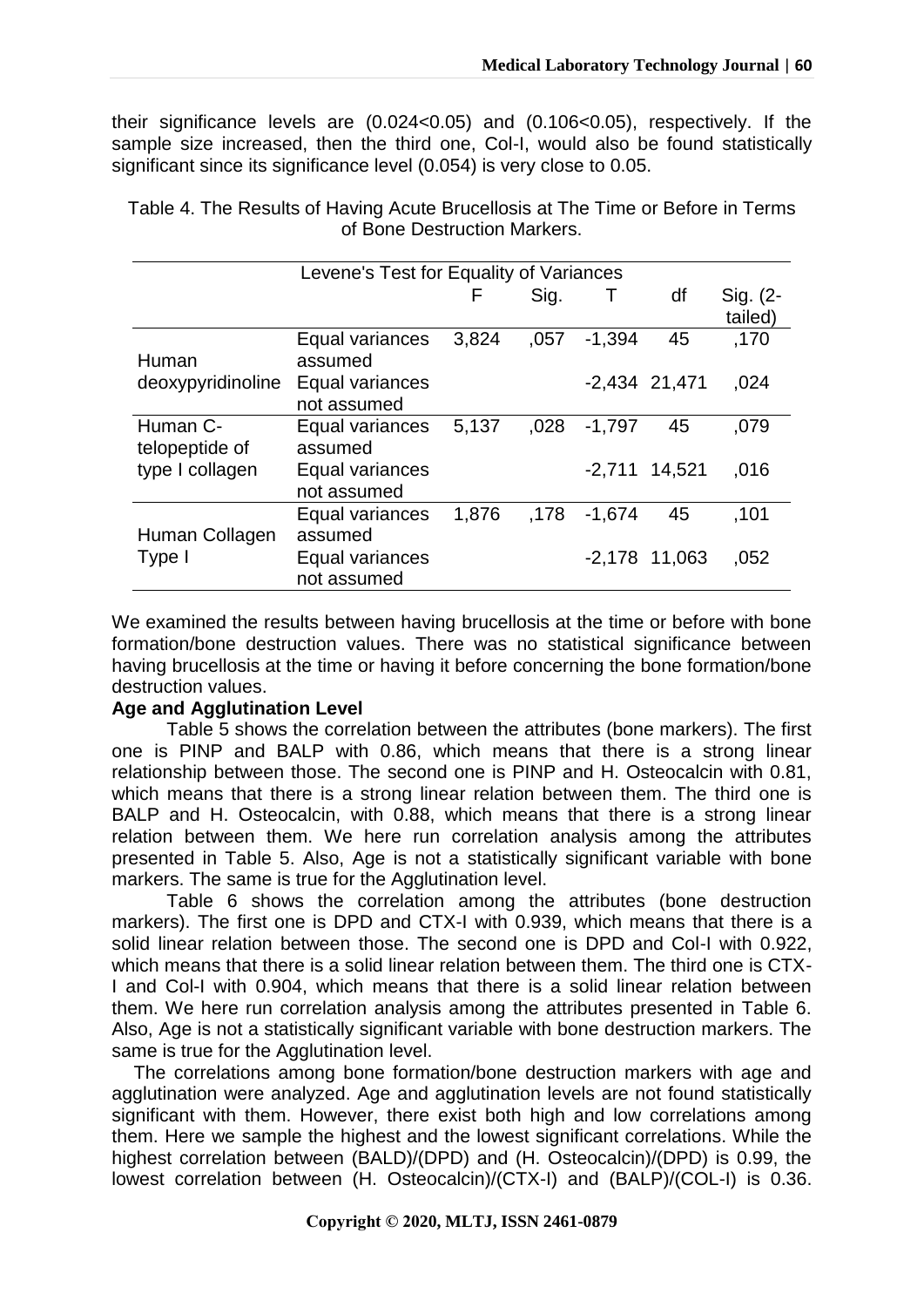According to results, the cycle of bone formation and bone destruction continue as routine in brucellosis patients. DPD and CTX-I levels are found significant in brucellosis patients.

Table 5. The Results of Correlation Analysis of Age, Agglutination Level Concerning Bone Formation Markers.

|                     |                        |            | Correlations            |                                                     |                                            |                       |
|---------------------|------------------------|------------|-------------------------|-----------------------------------------------------|--------------------------------------------|-----------------------|
|                     |                        | Age        | Agglutina<br>tion Level | Human<br>Procolla<br>gen IN-<br>terminal<br>peptide | Human<br>bone<br>alkaline<br>phosph<br>ate | Η.<br>Osteoca<br>Icin |
|                     | Pearson<br>Correlation | 1          | $-0.028$                | ,240                                                | ,223                                       | ,284                  |
| Age                 | Sig. (2-tailed)<br>N   | 47         | ,850<br>47              | ,104<br>47                                          | ,131<br>47                                 | ,053<br>47            |
|                     | Pearson                | $-0.028$   | $\mathbf{1}$            | $-0.012$                                            | ,090                                       | ,137                  |
| Agglutinati         | Correlation            |            |                         |                                                     |                                            |                       |
| on<br>Level         | Sig. (2-tailed)<br>N   | ,850<br>47 | 47                      | ,939<br>47                                          | ,549<br>47                                 | ,360<br>47            |
| Human<br>Procolla-  | Pearson<br>Correlation | ,240       | $-0.012$                | 1                                                   | ,861                                       | $,810^\degree$        |
| gen IN-             | Sig. (2-tailed)        | .104       | ,939                    |                                                     | ,000                                       | ,000                  |
| terminal<br>peptide | N                      | 47         | 47                      | 47                                                  | 47                                         | 47                    |
| Human<br>bone       | Pearson<br>Correlation | ,223       | ,090                    | ,861                                                | 1                                          | ,882                  |
| alkaline            | Sig. (2-tailed)        | ,131       | ,549                    | ,000                                                |                                            | ,000                  |
| phosphate           | N                      | 47         | 47                      | 47                                                  | 47                                         | 47                    |
|                     | Pearson                | ,284       | ,137                    | ,810                                                | ,882                                       | 1                     |
| Η.                  | Correlation            |            |                         |                                                     |                                            |                       |
| Osteocalc           | Sig. (2-tailed)        | ,053       | ,360                    | ,000                                                | ,000                                       |                       |
| <i>in</i>           | N                      | 47         | 47                      | 47                                                  | 47                                         | 47                    |

\*\*. Correlation is significant at the 0.01 level (2-tailed).

Bone formation and destruction are like a cycle; it continues throughout life**.** When the accumulative influence of bone destruction and deterioration of bone structure happen, then osteoporosis can be developed (Rinaldo et al., 2015). Osteoporosis can cause fractures, so people who have osteoporosis are at high risk. Primary osteoporosis is known as the most common form of osteoporosis, and primary osteoporosis is seen in the old ages because they suffer from excessive bone destruction. The reason why excessive bone destruction frequently happens is the disruption of the cycle of bone formation and destruction (4). Brucellosis is also an infectious disease, and in this study, we aimed to evaluate the relationship between brucellosis and risk of osteoporosis through the bone markers. It is seen that bone formation and destruction markers were correlated. Previous studies have been conducted to analyze the relationship between osteoporosis and different diseases through bone markers. In a study, Biochemical markers linked with bone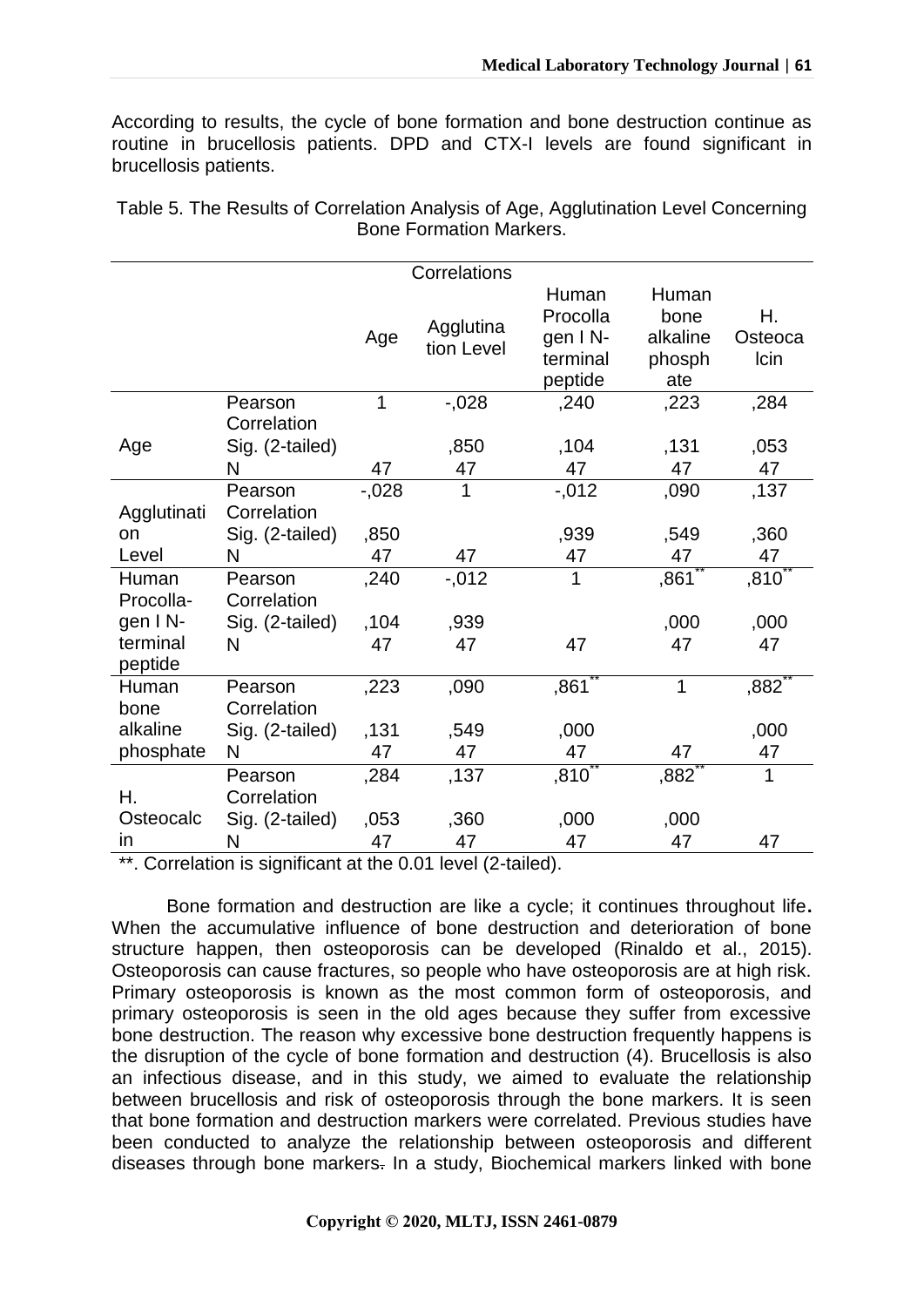remodeling, including N-serum terminal propeptide of type 1 procollagen (sPINP) and serum Cross-linked C telopeptides of type I collagen (sCTX1) are significantly associated with the risk of future osteoporotic vertebral fractures. It was found that the combined use of bone markers and a history of previous fractures determined osteoporotic fracture risk in postmenopausal women (Ivaska et al., 2010).

|                               |      | Correlations |             |          |          |
|-------------------------------|------|--------------|-------------|----------|----------|
|                               |      |              | Human C-    |          |          |
|                               |      | Human        | telopeptide | Human    | Aggluti  |
|                               | Age  | deoxypyridin | of type I   | Collagen | nation   |
|                               |      | oline        | collagen    | Type I   | level    |
| Pearson                       | 1    | ,269         | ,147        | ,225     | $-0.028$ |
| Correlation<br>Age            |      |              |             |          |          |
| Sig. (2-tailed)               |      | .068         | ,325        | ,129     | ,850     |
| N                             | 47   | 47           | 47          | 47       | 47       |
| Human<br>Pearson              | ,269 | 1            | ,939        | ,922     | ,045     |
| Correlation<br>deoxypyri-     |      |              |             |          |          |
| dinoline<br>Sig. (2-tailed)   | ,068 |              | ,000        | ,000     | ,763     |
| N                             | 47   | 47           | 47          | 47       | 47       |
| Human C-<br>Pearson           | ,147 | ,939         | 1           | ,904     | ,074     |
| telopeptide<br>Correlation    |      |              |             |          |          |
| of type I<br>Sig. (2-tailed)  | ,325 | ,000         |             | ,000     | ,619     |
| collagen<br>N                 | 47   | 47           | 47          | 47       | 47       |
| Human<br>Pearson              | ,225 | ,922         | ,904        | 1        | ,016     |
| Collagen<br>Correlation       |      |              |             |          |          |
| Type I<br>Sig. (2-tailed)     | ,129 | ,000         | ,000        |          | ,916     |
| N                             | 47   | 47           | 47          | 47       | 47       |
| Pearson                       |      | ,045         | ,074        | ,016     | 1        |
| Agglutina-<br>Correlation     | ,028 |              |             |          |          |
| tion level<br>Sig. (2-tailed) | ,850 | ,763         | ,619        | ,916     |          |
| N                             | 47   | 47           | 47          | 47       | 47       |

Table 6. The Results of Correlation Analysis of Age, Agglutination Level Concerning Bone Destruction Markers.

\*\*. Correlation is significant at the 0.01 level (2-tailed).

In another study, the association between osteoporosis, obesity, and type 2 diabetes measured by researchers. Lower fasting bone turnover markers, Osteocalcin, and collagen type 1 cross-linked C-terminal telopeptide found to suppressed in insulin resistance independent of adiposity (Tonks et al., 2017). In this study, we found that gender was of significance in terms of H. Osteocalcin, and this significance was higher in women. Besides, if the number of data increased, then there may be a high chance that having brucellosis at the time or before might be significant in terms of H. Osteocalcin. When we analyzed having brucellosis at the time or before in terms of bone destruction markers, it was found that CTX-I is statistically significant. In this study, we have evaluated that if the data set increased, gender has the potential to be significant in terms of BALP, and also, there is no significance for gender in terms of bone destruction markers. When we analyzed having brucellosis at the time or before in terms of bone formation and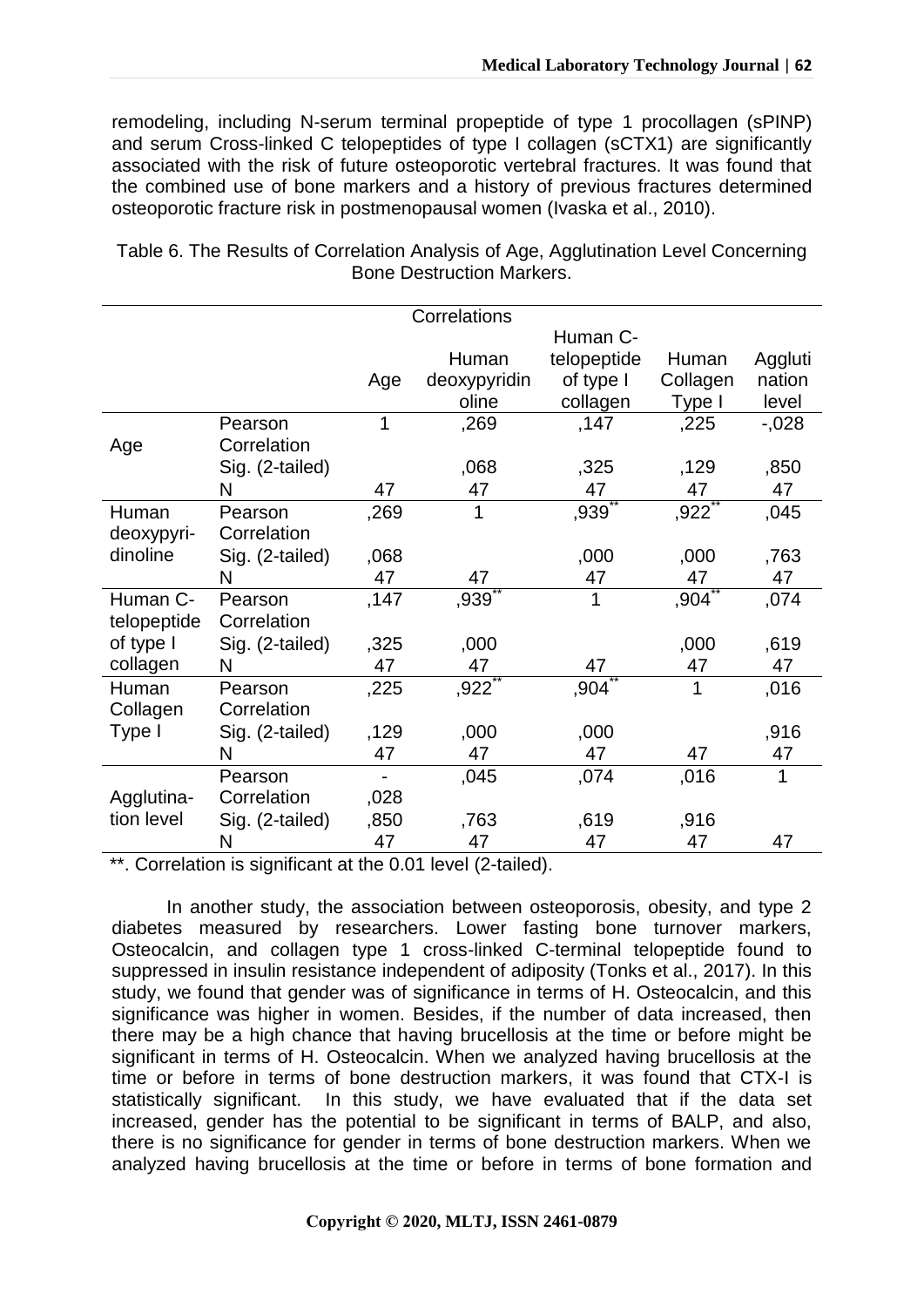bone destruction markers, we found that statistically having brucellosis at the time or before had no significance in the case of bone formation markers. In another study, while those who have diabetes had lower C-terminal of type 1 collagen (CTx) levels than those who did not overall, those with diabetes and high CTx levels had a 3.5 fold increase in total fracture rates. Nevertheless, the rise in vertebral fracture did not reach statistical significance compared to nondiabetic individuals with high CTx (Alexander et al., 2018). In another study, by dividing different values of PINP to different values of beta C-terminal cross-linked telopeptide of type I collagen (bCTX), a classification model for bone turnover status as six subtypes were recommended by researchers. Afterward, in orthogeriatric patients, altered subtypes were shown to be closely related to the presence of nonvertebral fractures, comorbidities, and poorer in-hospital outcomes (Jiajue et al., 2014).

In this study, we evaluated gender, having brucellosis at the time or before, agglutination level, age in terms of the values that we obtained by dividing bone formation markers/bone destruction markers, and found that there was no significance. The weak point of this study was that bone densitometry could not be performed in patients, and radiological imaging methods could not be performed because of the absence of ileitis and spondylodiscitis findings, so skeletal involvement could not be evaluated in patients.

#### **CONCLUSION**

In conclusion, the bone formation and bone destruction cycle of brucellosis patients continue as a routine. In patients with brucellosis, DPD, and CTX-I, which are bone destruction markers, increased. It is thought that it may be a risk factor for osteoporosis in later stages. In these patients, treatment planning options may be given in order to prevent the development of osteoporosis in the early period by following the bone destruction markers, but more studies are needed.

#### **ACKNOWLEDGMENTS**

This study was conducted with the support of the Adiyaman University Tipfmap /2015-0001 Scientific Research Project. All authors who are Hakan Sezgin Sayiner, Sadık Akgün, Yunus Küçükkaya, Murat Alper Başaran, and Hüseyin Vural declare that they have no conflict of interest and do not have an interest-based relationship.

#### **CONFLICT OF INTEREST**

This study received approval from the presidency of Biomedical Research Ethics Committee, Medical Faculty, Adıyaman University, Adıyaman, Turkey, with approval code 2015/02-1 on 25/03/2015. The authors declare that there is no conflict of interest in this research.

#### **REFERENCES**

Alexander, F., Leon, F., Wichat, S., Paul, N.S., (2018). Bone Turnover Status: Classification Model and Clinical Implications. *Int J Med Sci*, *15*(4), 323-338.

- Alizadeh M., Safarzadeh A., Bahmani M., Beyranvand F., Mohammadi M., Azarbaijani K., Rafieian-Kopaei M., Abbaszadeh S. (2018). Brucellosis: Pathophysiology and new promising treatments with medicinal plants and natural antioxidants. *Asian Pac J Trop Med*, *11*(11), 597-608.
- Bilgehan, H. (2000). *Klinik Mikrobiyoloji Ozel Bakteriyoloji ve Bakteri Enfeksiyonları*. Izmir: Barıs Yayınları Fakulteler Kitabevi.